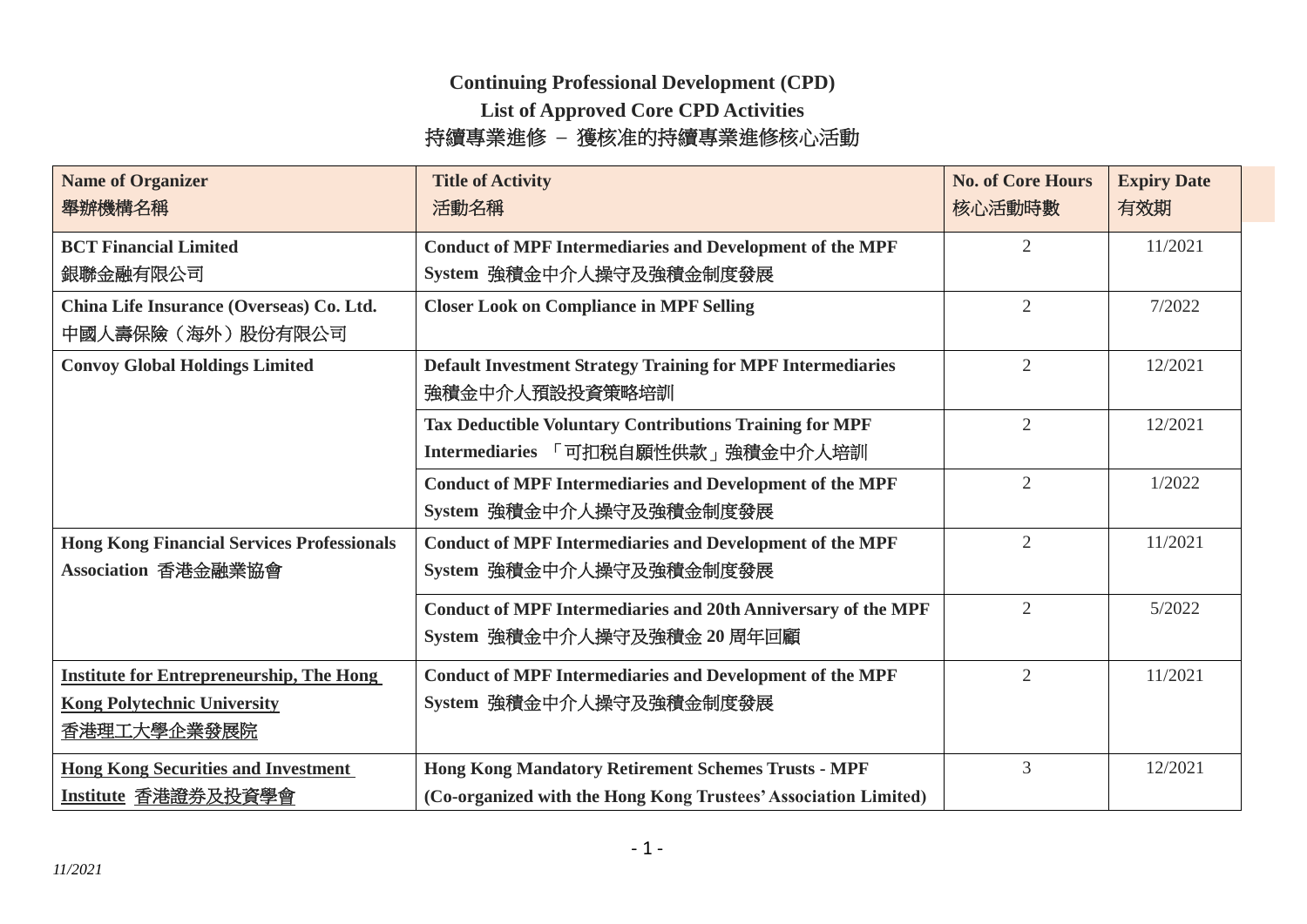| <b>Name of Organizer</b><br>舉辦機構名稱                               | <b>Title of Activity</b><br>活動名稱                                                                    | <b>No. of Core Hours</b><br>核心活動時數 | <b>Expiry Date</b><br>有效期 |
|------------------------------------------------------------------|-----------------------------------------------------------------------------------------------------|------------------------------------|---------------------------|
|                                                                  | <b>Hong Kong Mandatory Retirement Schemes Trusts - ORSO</b>                                         | 3                                  | 12/2021                   |
|                                                                  | (Co-organized with the Hong Kong Trustees' Association Limited)                                     |                                    |                           |
| <b>Institute for Entrepreneurship, The Hong</b>                  | <b>Conduct of MPF Intermediaries and Development of the MPF</b>                                     | $\overline{2}$                     | 11/2021                   |
| <b>Kong Polytechnic University</b>                               | System 強積金中介人操守及強積金制度發展                                                                             |                                    |                           |
| 香港理工大學企業發展院                                                      |                                                                                                     |                                    |                           |
| <b>Institute of Financial Planners of Hong Kong</b><br>香港財務策劃師學會 | <b>MPF Updates</b>                                                                                  | $\overline{2}$                     | 11/2021                   |
|                                                                  | <b>Practices in Retirement Planning I</b>                                                           | $\overline{2}$                     | 11/2021                   |
|                                                                  | <b>Conduct of MPF Intermediaries and Development of the MPF</b><br>System 強積金中介人操守及強積金制度發展          | $\overline{2}$                     | 12/2021                   |
|                                                                  |                                                                                                     | $\overline{2}$                     | 11/2021                   |
|                                                                  | <b>Tax Deductible Voluntary Contributions Training for MPF</b><br>Intermediaries 「可扣税自願性供款」強積金中介人培訓 |                                    |                           |
|                                                                  | <b>Default Investment Strategy Training for MPF Intermediaries</b><br>強積金中介人預設投資策略培訓                | $\overline{2}$                     | 12/2021                   |
|                                                                  | <b>Conduct of MPF Intermediaries and 20th Anniversary of the MPF</b><br>System 強積金中介人操守及強積金 20 周年回顧 | $\overline{2}$                     | 5/2022                    |
| <b>Institute of Professional Education and</b>                   | <b>Effective Tools for Retirement Planning and Related Code of</b>                                  | $\overline{2}$                     | 7/2022                    |
| <b>Knowledge of Vocational Training Council</b>                  | <b>Conduct for MPF Intermediaries</b>                                                               |                                    |                           |
| 職業訓練局高峰進修學院                                                      | 有效退休策劃工具及強積金中介人相關行為守則                                                                               |                                    |                           |
|                                                                  | <b>Default Investment Strategy Training for MPF Intermediaries</b><br>強積金中介人預設投資策略培訓                | $\overline{2}$                     | 11/2021                   |
|                                                                  | <b>Tax Deductible Voluntary Contributions Training for MPF</b><br>Intermediaries 「可扣税自願性供款」強積金中介人培訓 | $\overline{2}$                     | 11/2021                   |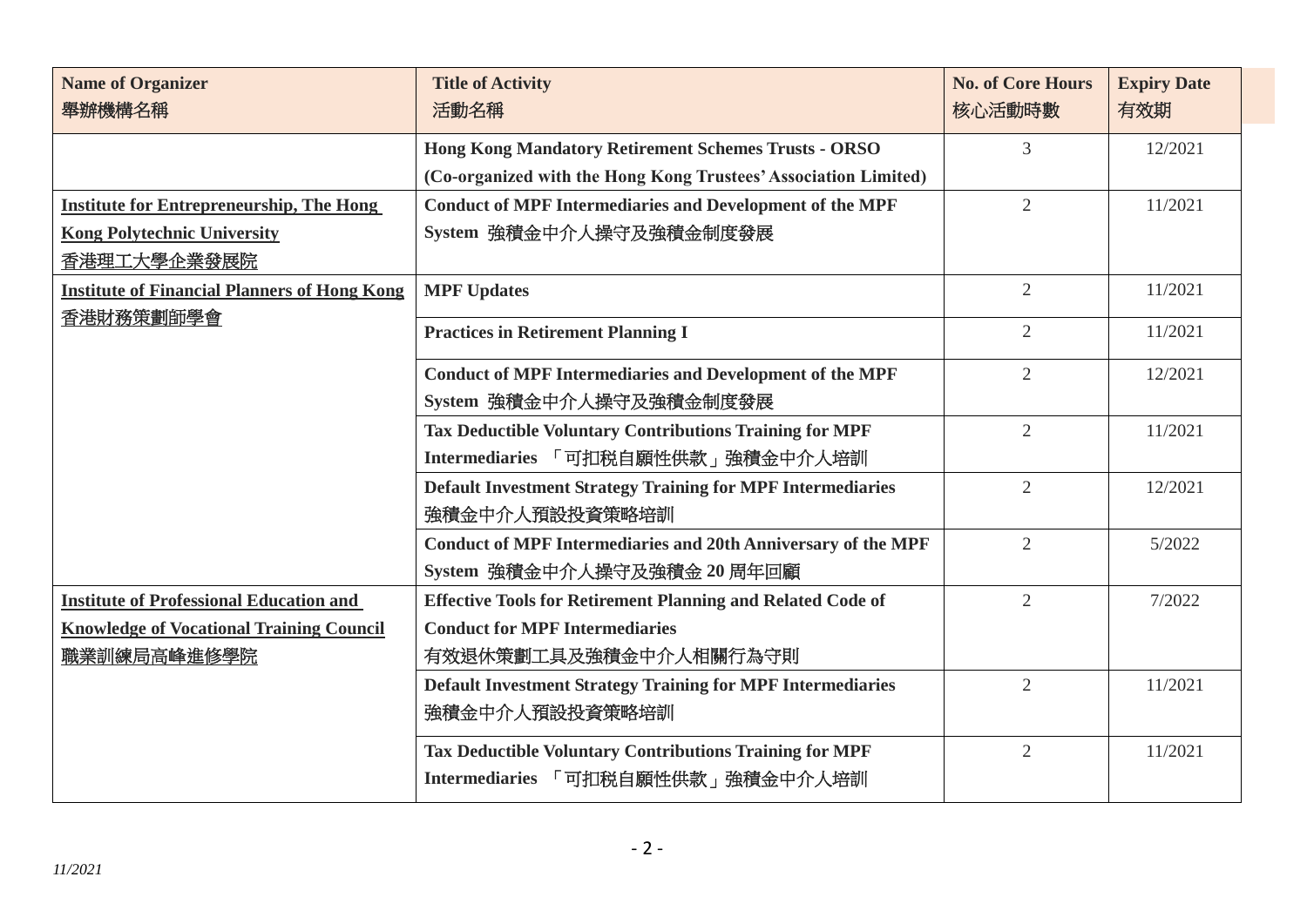| <b>Name of Organizer</b><br>舉辦機構名稱                                              | <b>Title of Activity</b><br>活動名稱                                                                    | <b>No. of Core Hours</b><br>核心活動時數 | <b>Expiry Date</b><br>有效期 |
|---------------------------------------------------------------------------------|-----------------------------------------------------------------------------------------------------|------------------------------------|---------------------------|
|                                                                                 | <b>Conduct of MPF Intermediaries and Development of the MPF</b><br>System 強積金中介人操守及強積金制度發展          | $\overline{2}$                     | 9/2022                    |
|                                                                                 | <b>MPF &amp; HK Retirement Needs</b><br>強積金與香港退休需要                                                  | $\overline{2}$                     | 12/2021                   |
|                                                                                 | <b>MPF Recent Development</b><br>強積金最新發展                                                            | $\overline{2}$                     | 12/2021                   |
|                                                                                 | <b>Conduct of MPF Intermediaries and 20th Anniversary of the MPF</b><br>System 強積金中介人操守及強積金 20 周年回顧 | $\overline{2}$                     | 5/2022                    |
| <b>Manulife (International) Limited</b><br>宏利人壽保險 (國際) 有限公司                     | <b>ECA Training for MPF Intermediaries</b><br>強積金中介人僱員自選安排培訓                                        | $\overline{2}$                     | 12/2021                   |
|                                                                                 | <b>Conduct of MPF Intermediaries and Development of the MPF</b><br>System 強積金中介人操守及強積金制度發展          | $\overline{2}$                     | 11/2021                   |
| <b>YF Life Insurance International Limited</b><br>萬通保險國際有限公司                    | <b>Conduct of MPF Intermediaries and 20th Anniversary of the MPF</b><br>System 強積金中介人操守及強積金 20 周年回顧 | $\overline{2}$                     | 5/2022                    |
| <b>Principal Investment &amp; Retirement Services</b><br>Limited 信安投資及退休金服務有限公司 | <b>Conduct of MPF Intermediaries and Development of the MPF</b><br>System 強積金中介人操守及強積金制度發展          | $\overline{2}$                     | 9/2022                    |
|                                                                                 | <b>Conduct of MPF Intermediaries and 20th Anniversary of the MPF</b><br>System 強積金中介人操守及強積金 20 周年回顧 | $\overline{2}$                     | 9/2022                    |
| <b>Standard Academy of Insurance &amp;</b><br><b>Management Ltd</b>             | <b>Conduct of MPF Intermediaries and Development of the MPF</b><br>System 強積金中介人操守及強積金制度發展          | $\overline{2}$                     | 12/2021                   |
| <b>Everbright Sun Hung Kai</b>                                                  | <b>Conduct of MPF Intermediaries and 20th Anniversary of the MPF</b><br>System 強積金中介人操守及強積金 20 周年回顧 | $\overline{2}$                     | 9/2022                    |